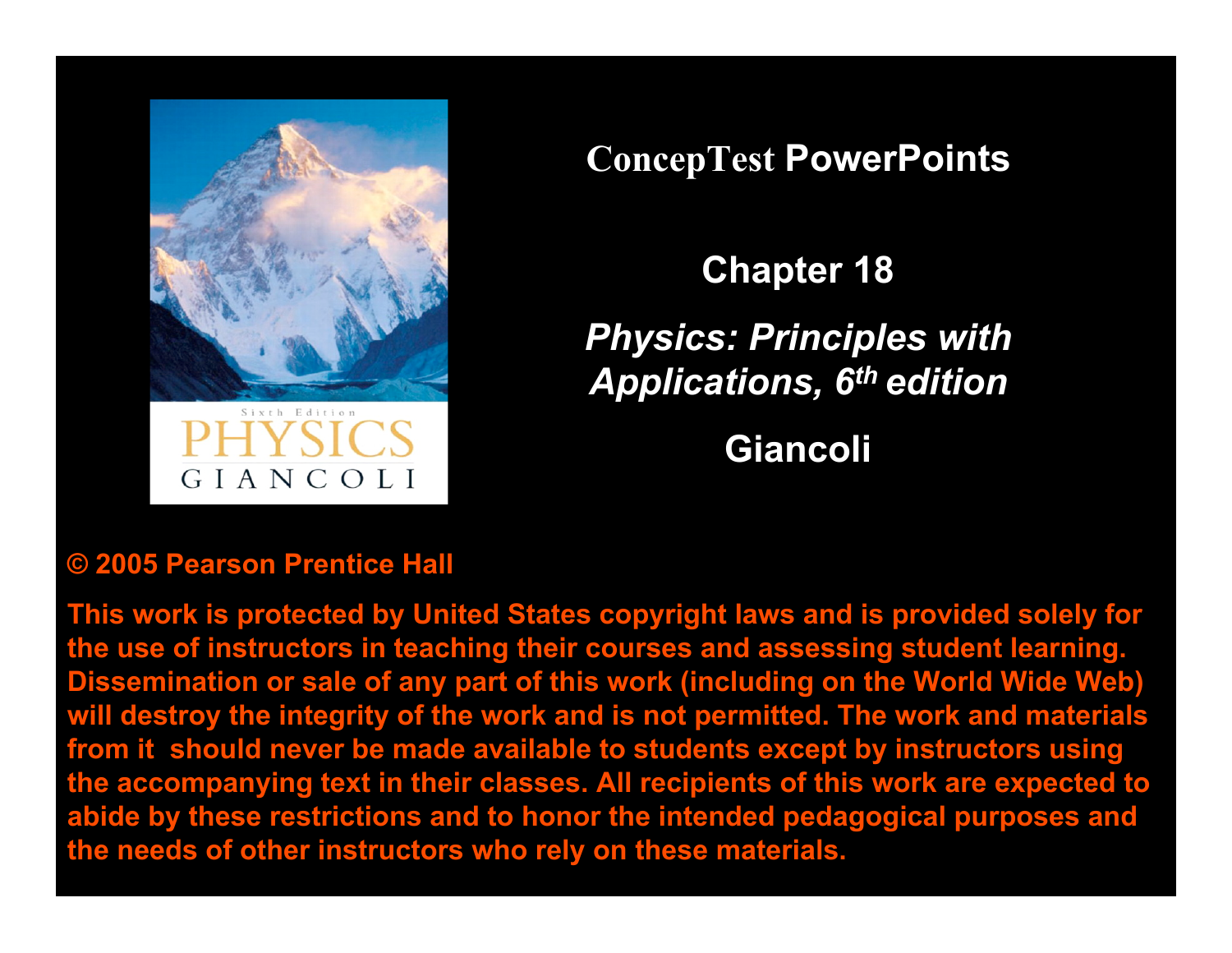**Which is the correct way to light the lightbulb with the light the lightbulb with the battery? battery?**

# **ConcepTest 18.1 Connect the Battery**

- **4) all are correct**
- **5) none are correct**

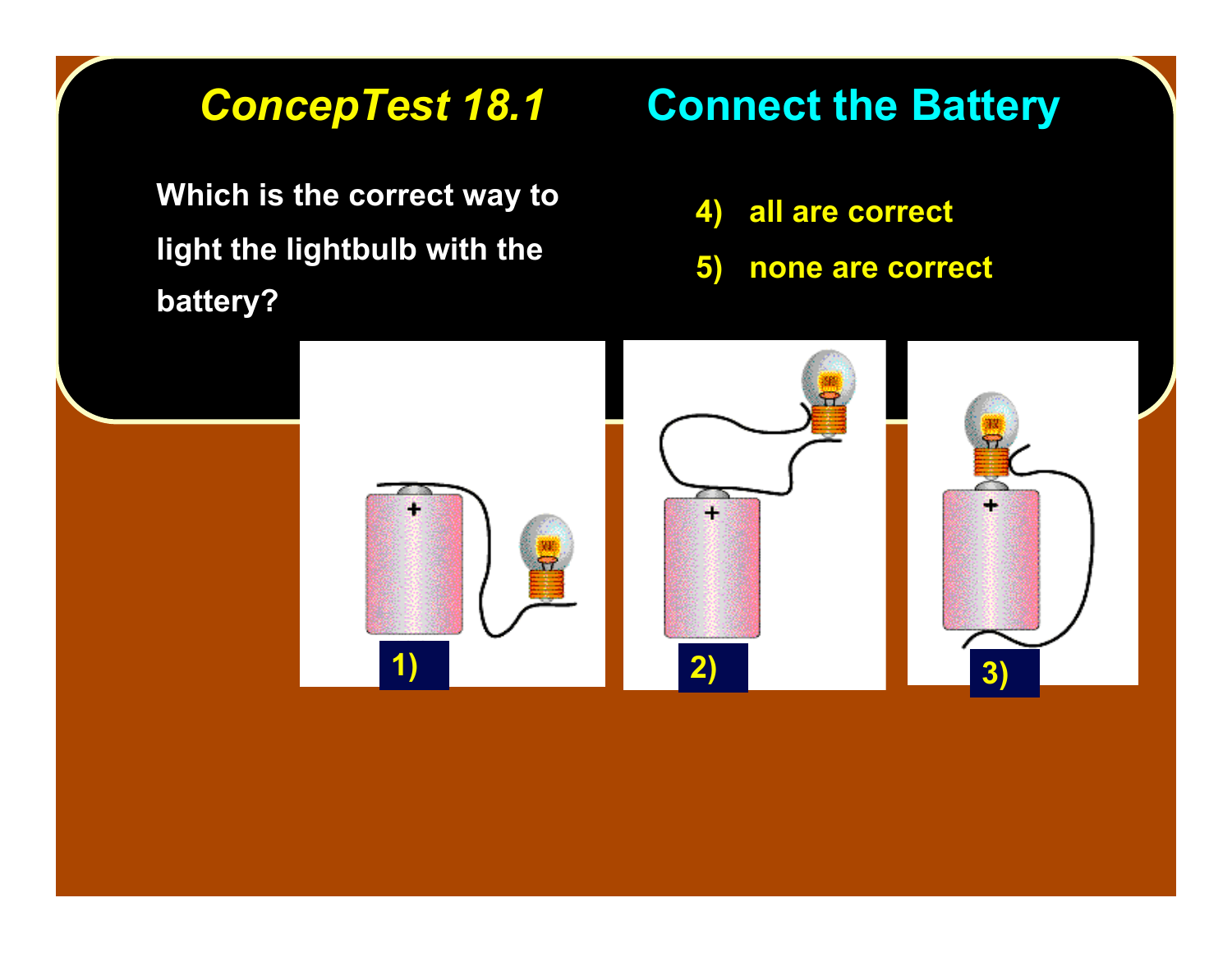**Which is the correct way to light the lightbulb with the light the lightbulb with the battery? battery?**

## **ConcepTest 18.1 Connect the Battery**

- **4) all are correct**
- **5) none are correct**



**Current can only flow if there is a continuous connection from the negative terminal through the bulb to the positive terminal. This is only the case for Fig. (3).**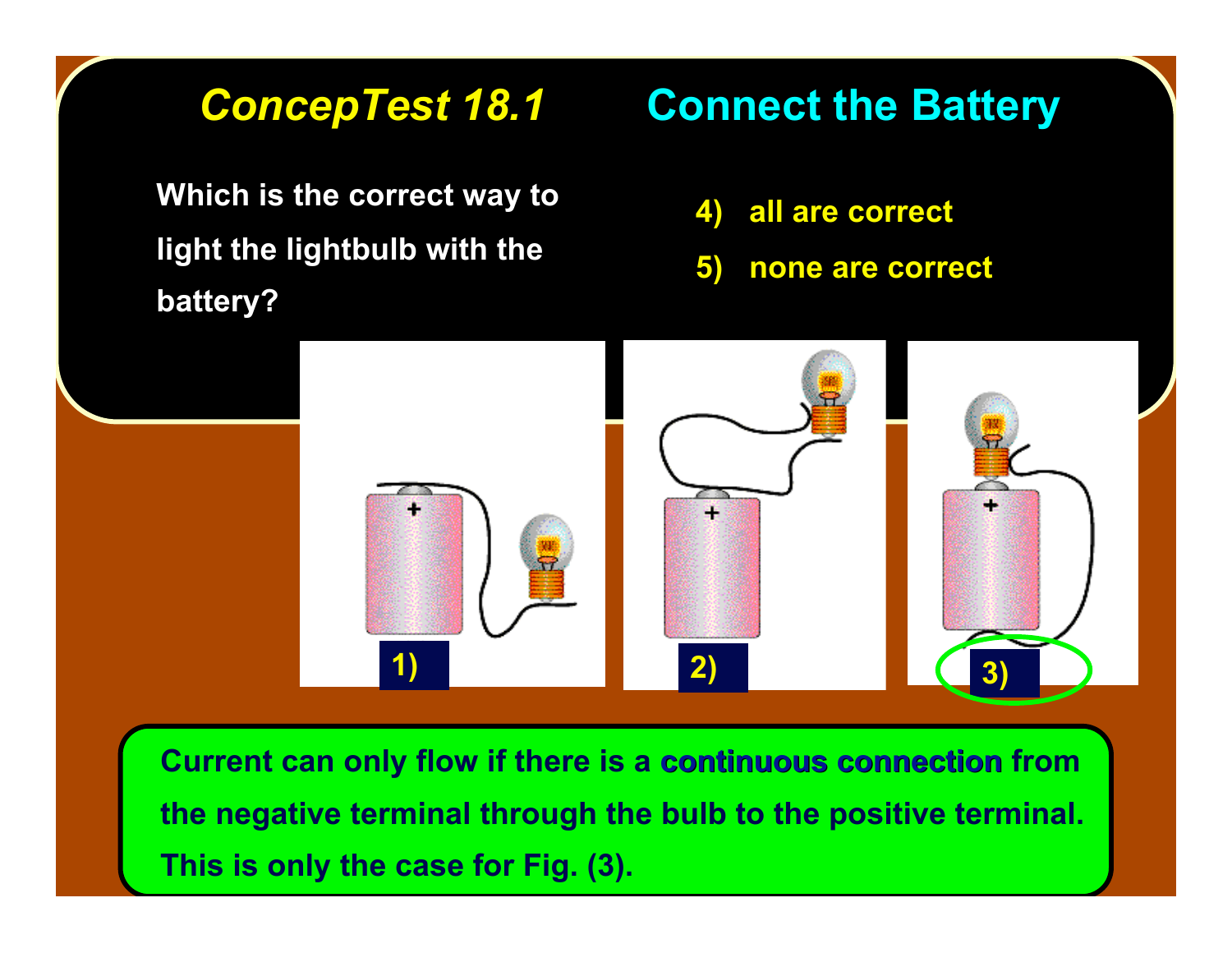## *ConcepTest 18.2 ConcepTest 18.2* **Ohm's Law**

You double the *voltage* across **a certain conductor and you a certain conductor and you observe the observe the** *current current* **increases increases three times. What can you three times. What can you conclude? conclude?**

- **1) Ohm's law is obeyed since the current still increases when V current still increases when V increases increases**
- **2) Ohm's law is not obeyed**
- **3) This has nothing to do with Ohm's law**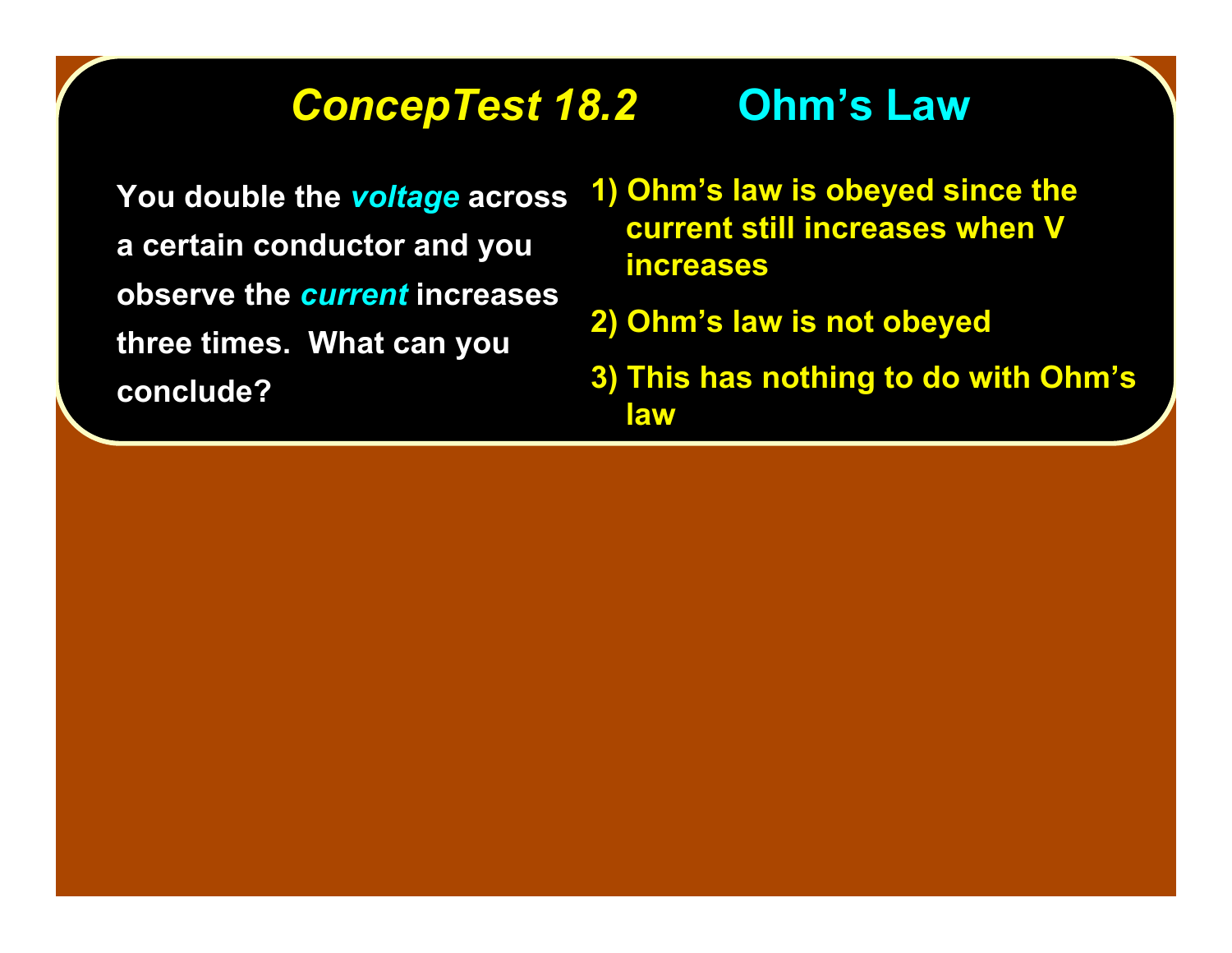## *ConcepTest 18.2 ConcepTest 18.2* **Ohm's Law**

You double the *voltage* across **a certain conductor and you a certain conductor and you observe the** *current* **increases three times. What can you three times. What can you conclude? conclude?**

**1) Ohm's law is obeyed since the current still increases when V current still increases when V increases increases**

**2) Ohm's law is not obeyed** 

**3) This has nothing to do with Ohm's law**

**Ohm's law,**  $V = I R$ **, states that the relationship between voltage and current is linear. Thus for a conductor that obeys Ohm's Law, the current must double when you double the voltage.**



**Follow-up: Where could this situation occur?**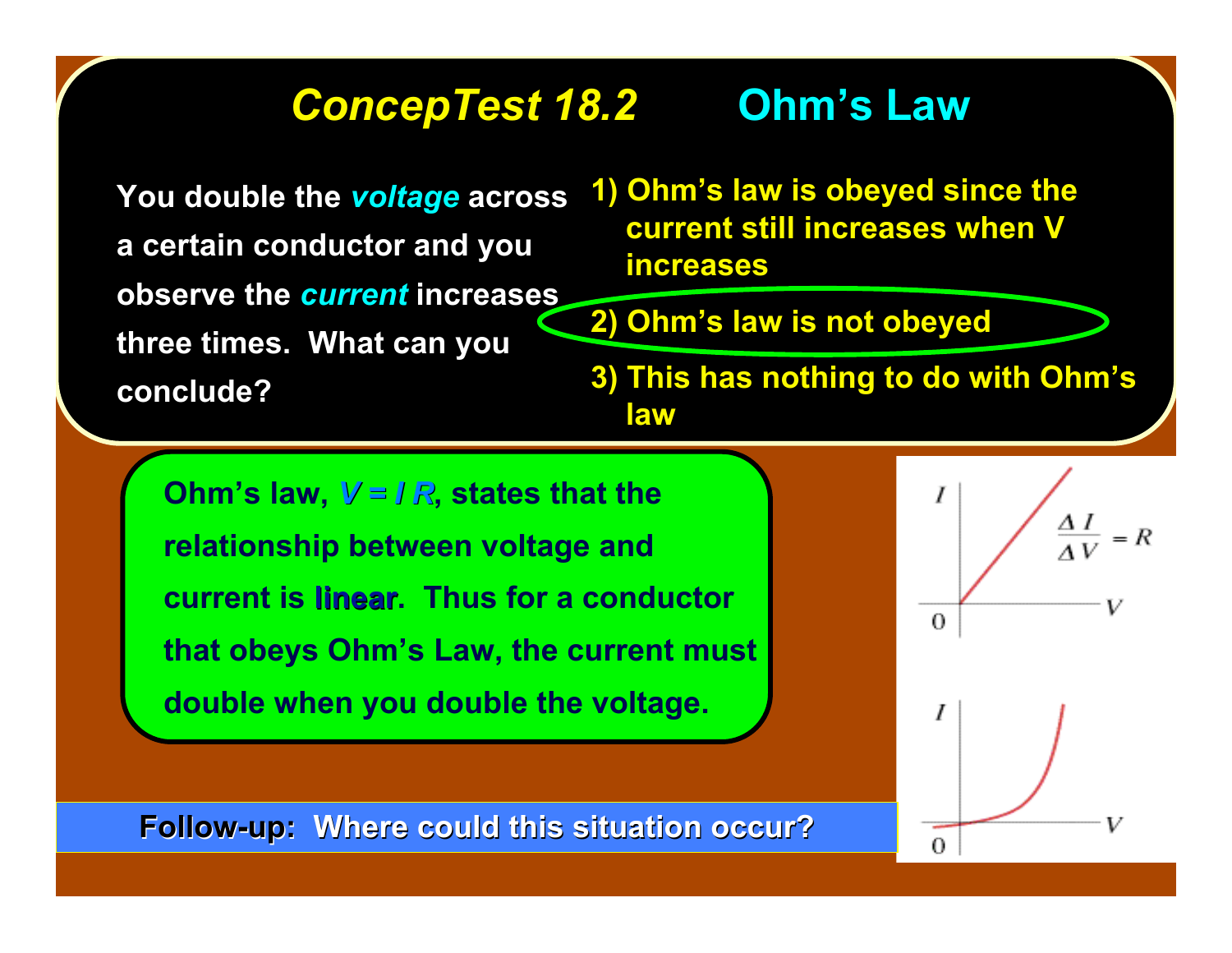#### *ConcepTest 18.3a ConcepTest 18.3a* **Wires I Wires I**

**Two wires, A** and *B***, are made of the same metal same metal and have have equal length equal length, but the resistance of wire A** is four **times the resistance of wire the resistance of wire** *B***. How . How do their diameters compare? do their compare?**

- 1)  $d_A = 4 d_B$
- **2)**  $d_A = 2 d_B$

$$
3) d_A = d_B
$$

- **4)**  $d_A = 1/2 d_B$
- **5)**  $d_A = 1/4 d_B$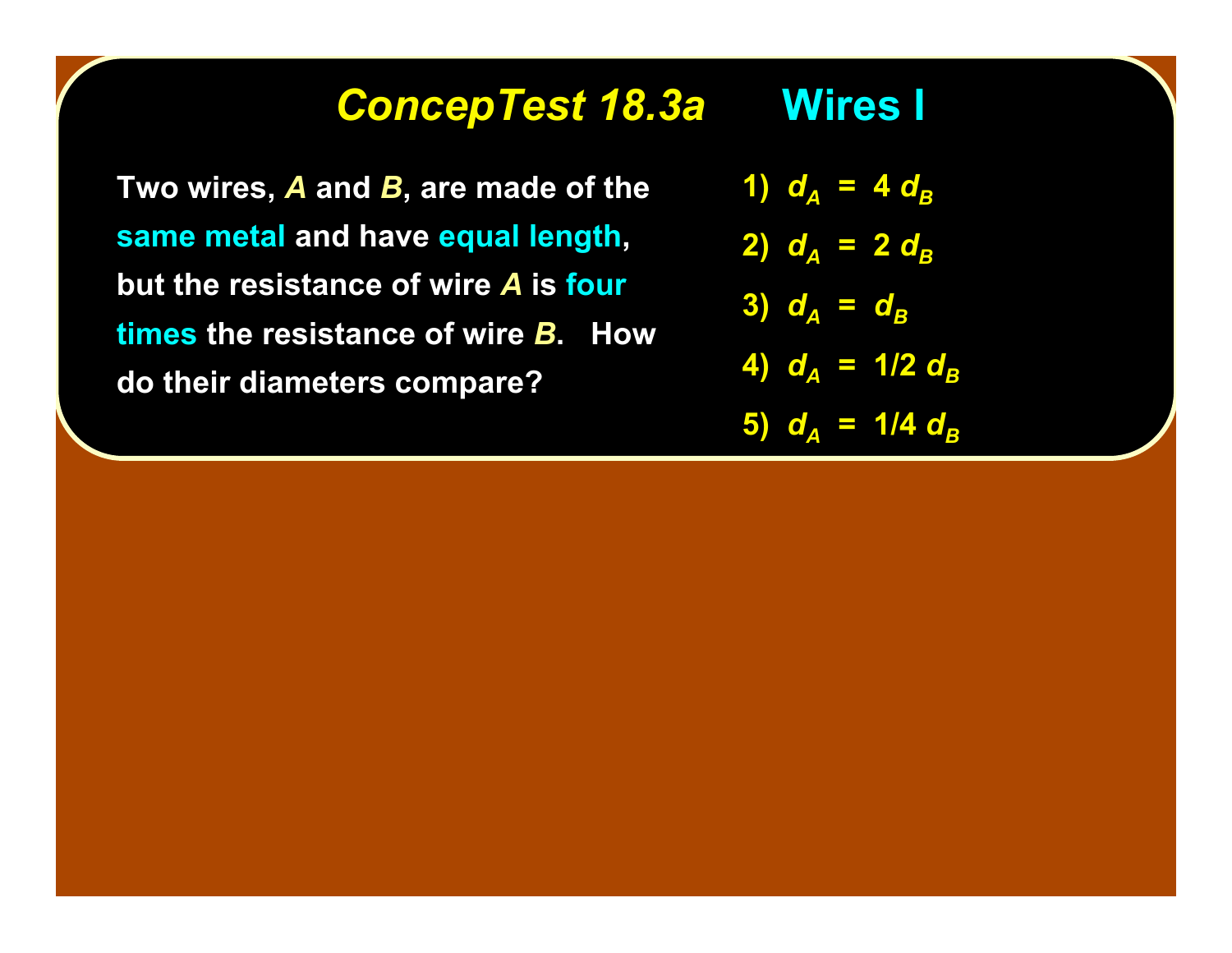#### *ConcepTest 18.3a ConcepTest 18.3a* **Wires I Wires I**

**Two wires, A and B, are made of the same metal same metal and have have equal length equal length, but the resistance of wire A** is four **times the resistance of wire the resistance of wire** *B***. How . How do their diameters compare? do their compare?**

1) 
$$
d_A = 4 d_B
$$
  
\n2)  $d_A = 2 d_B$   
\n3)  $d_A = d_B$   
\n4)  $d_A = 1/2 d_B$   
\n5)  $d_A = 1/4 d_B$ 

**The resistance of wire** *A* **is greater because its area is less area is less than wire** *B***. Since area is related to radius (or diameter) squared squared, the diameter of diameter of** *A* **must be two times less than must be two times less than** *B***.**

$$
R = \rho \frac{L}{A}
$$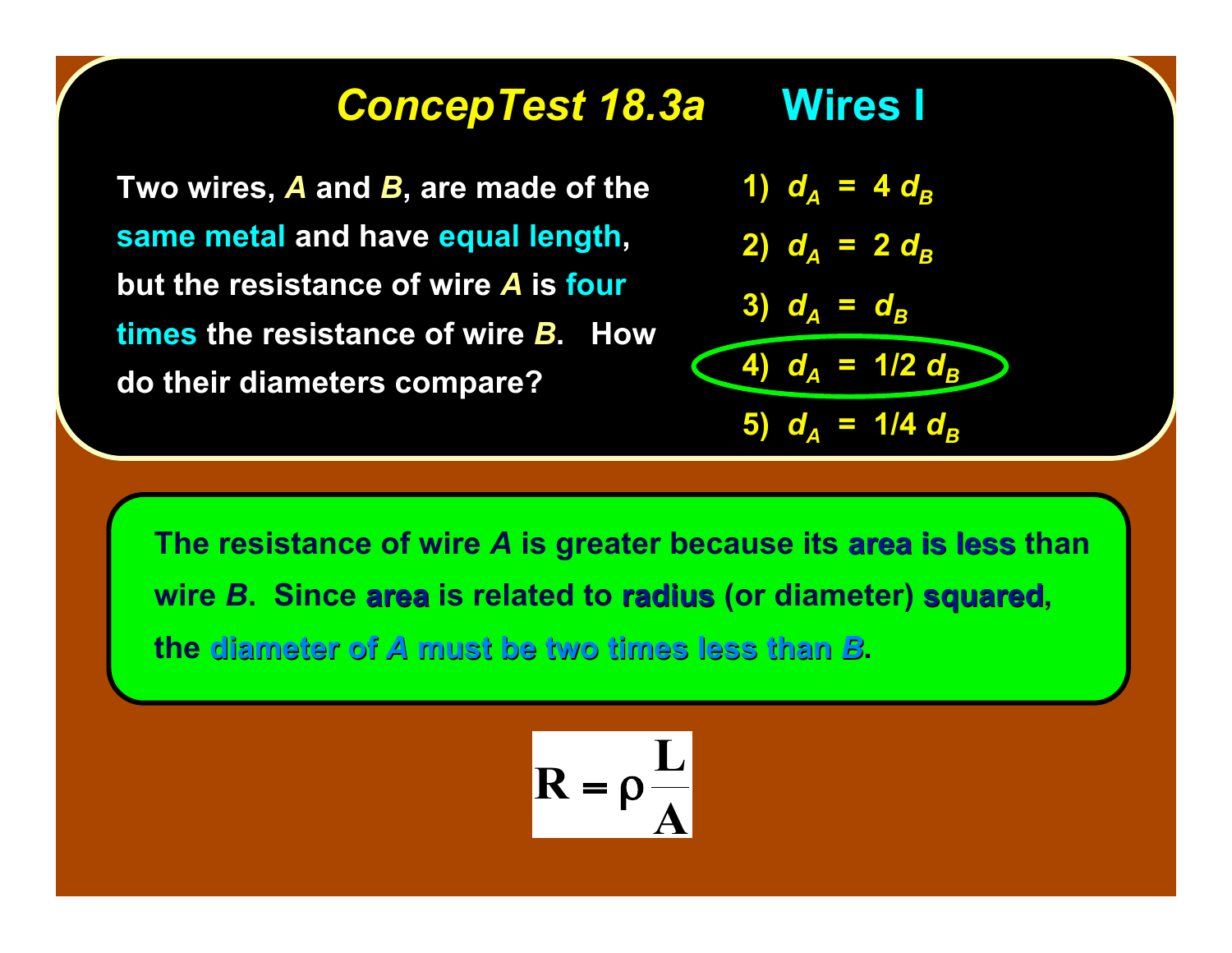#### *ConcepTest 18.3b ConcepTest 18.3b* **Wires II Wires II**

**A wire of resistance A wire of resistance** *R* **is stretched uniformly (keeping its volume constant) until it is twice volume constant) until it is twice its original length. What happens its original length. What happens to the resistance? to the resistance?**

- **1) it decreases by a factor 4**
- **2) it decreases by a factor 2**
- **3) it stays the same**
- **4) it increases 4) it increases by a factor 2 by a factor 2**
- **5) it increases 5) it increases by a factor 4 by a factor 4**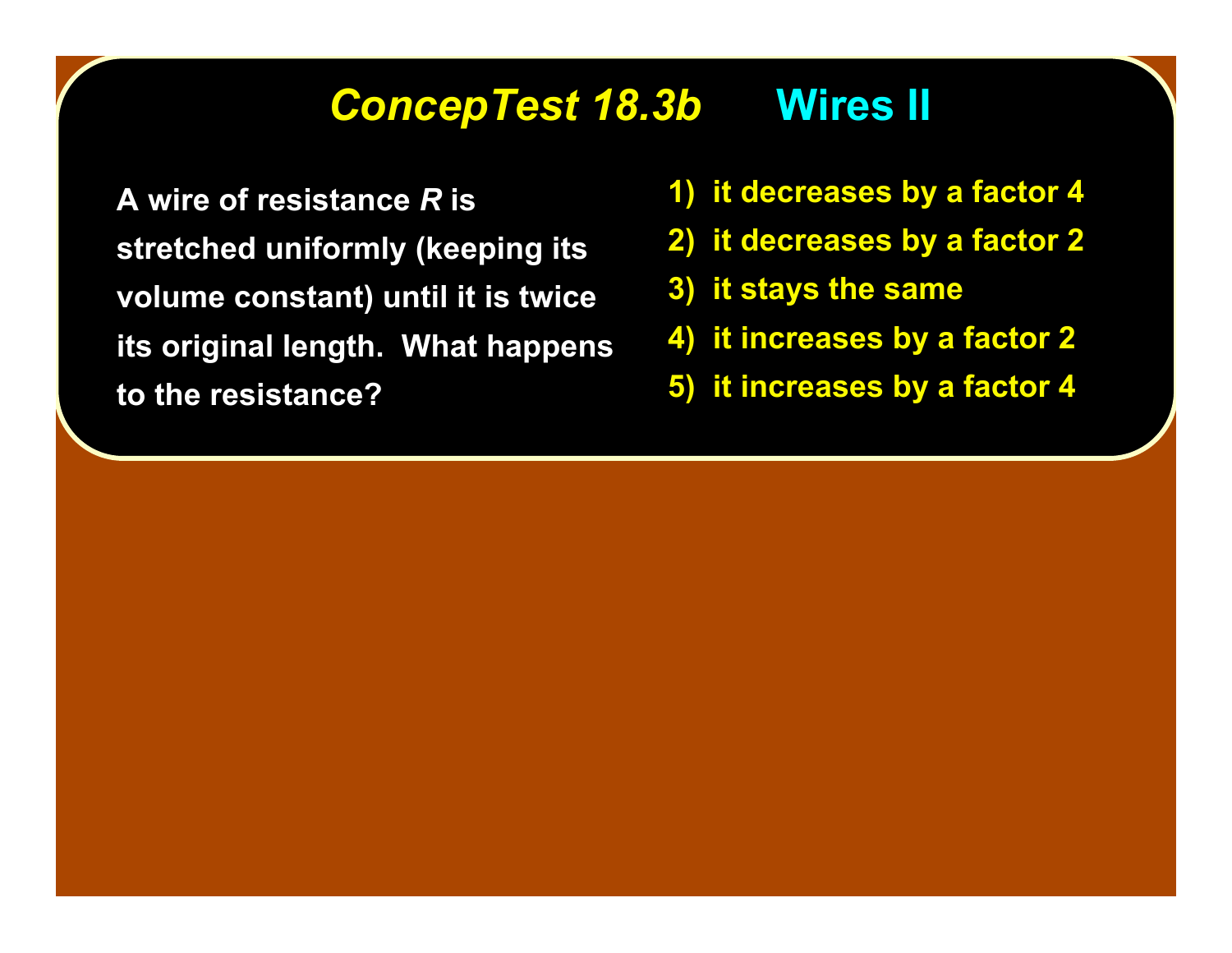### *ConcepTest 18.3b ConcepTest 18.3b* **Wires II Wires II**

**A wire of resistance A wire of resistance** *R* **is stretched uniformly (keeping its volume constant) until it is twice volume constant) until it is twice its original length. What happens**  $\left(4\right)$  **it increases by a factor 2 to the resistance? to the resistance?**

- **1) it decreases by a factor 4**
- **2) it decreases by a factor 2**
- **3) it stays the same**

**5) it increases 5) it increases by a factor 4 by a factor 4**

**Keeping the volume (= area x length) constant means that if the length is doubled, the area is halved. this increases the resistance by four. A**  $\mathbf{Since } \mathbf{R} = \mathbf{p}$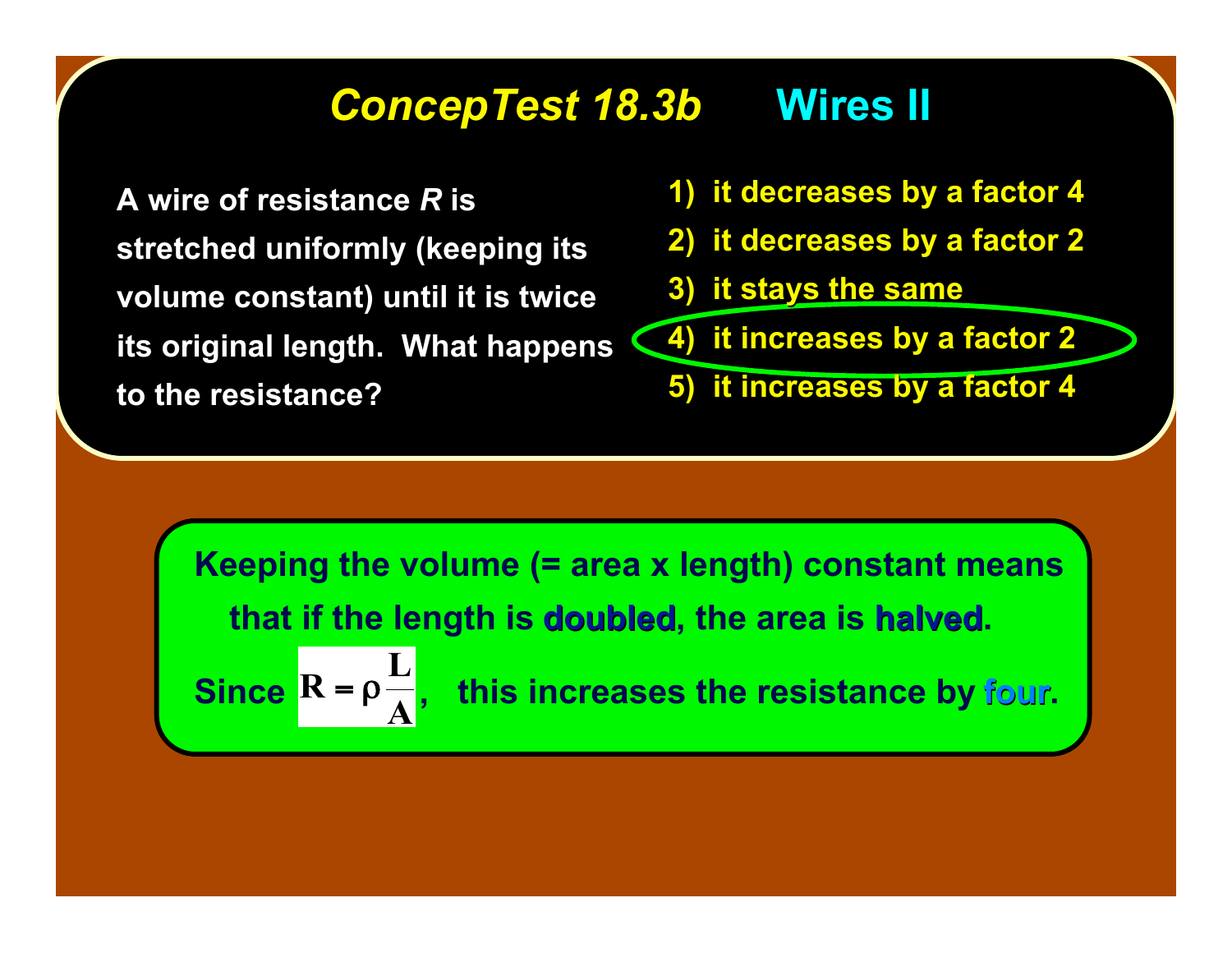## *ConcepTest 18.4 ConcepTest 18.4* **Dimmer**

**When you rotate the knob of a light dimmer, what is being light dimmer, what is being**

**changed in the electric circuit? changed in the electric circuit?**

- **1) the power**
- **2) the current**
- **3) the voltage**
- **4) both (1) and (2)**
- **5) both (2) and (3)**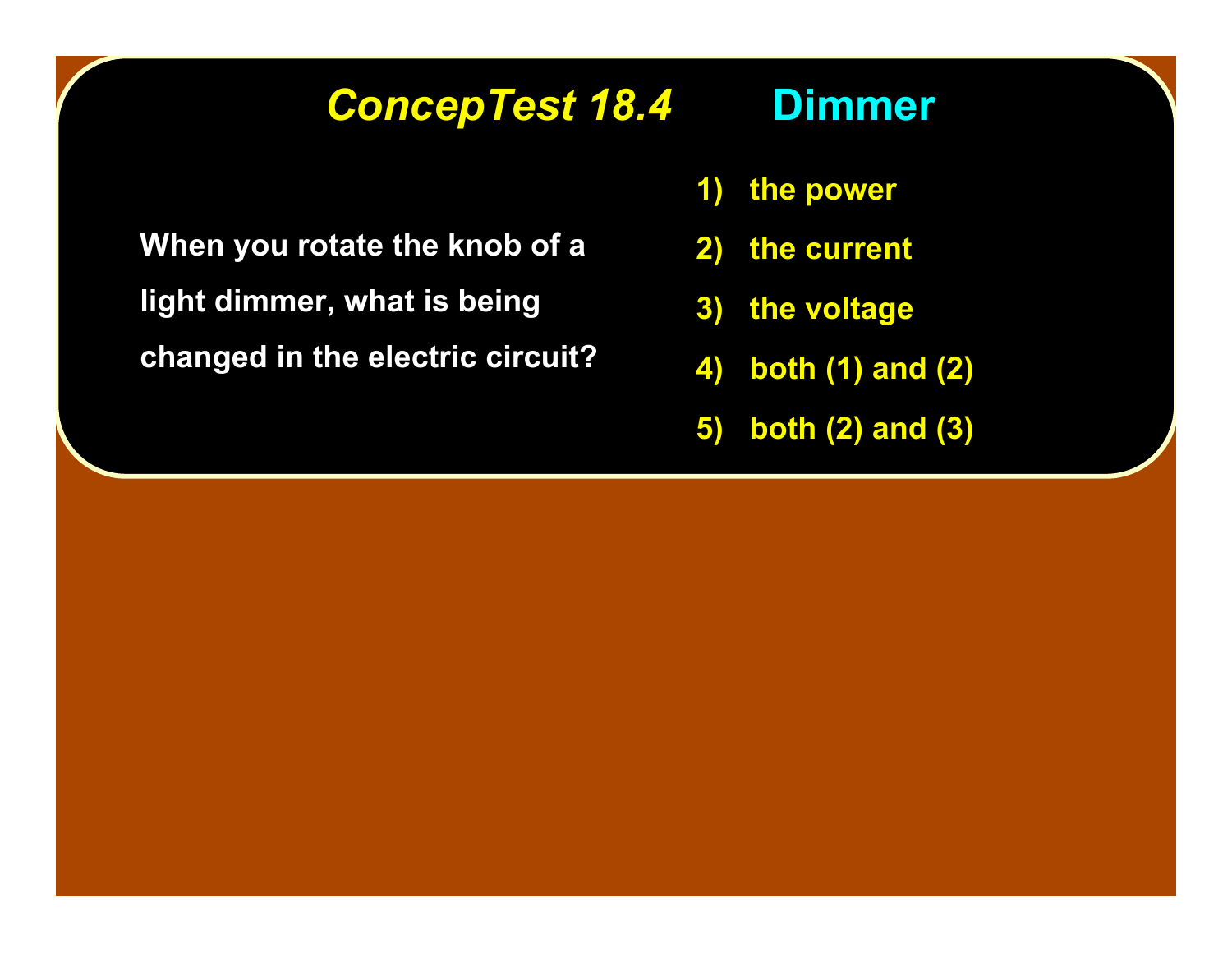#### *ConcepTest 18.4 ConcepTest 18.4* **Dimmer**

**When you rotate the knob of a light dimmer, what is being light dimmer, what is being changed in the electric circuit? changed in the electric circuit?**

- **1) the power**
- **2) the current**
- **3) the voltage**

**4) both (1) and (2)**

**5) both (2) and (3)**

**The voltage is provided at 120 V from the outside. The light dimmer increases the increases the resistance and therefore decreases the current that flows through the lightbulb.**

**Follow-up: Why does the voltage not change?**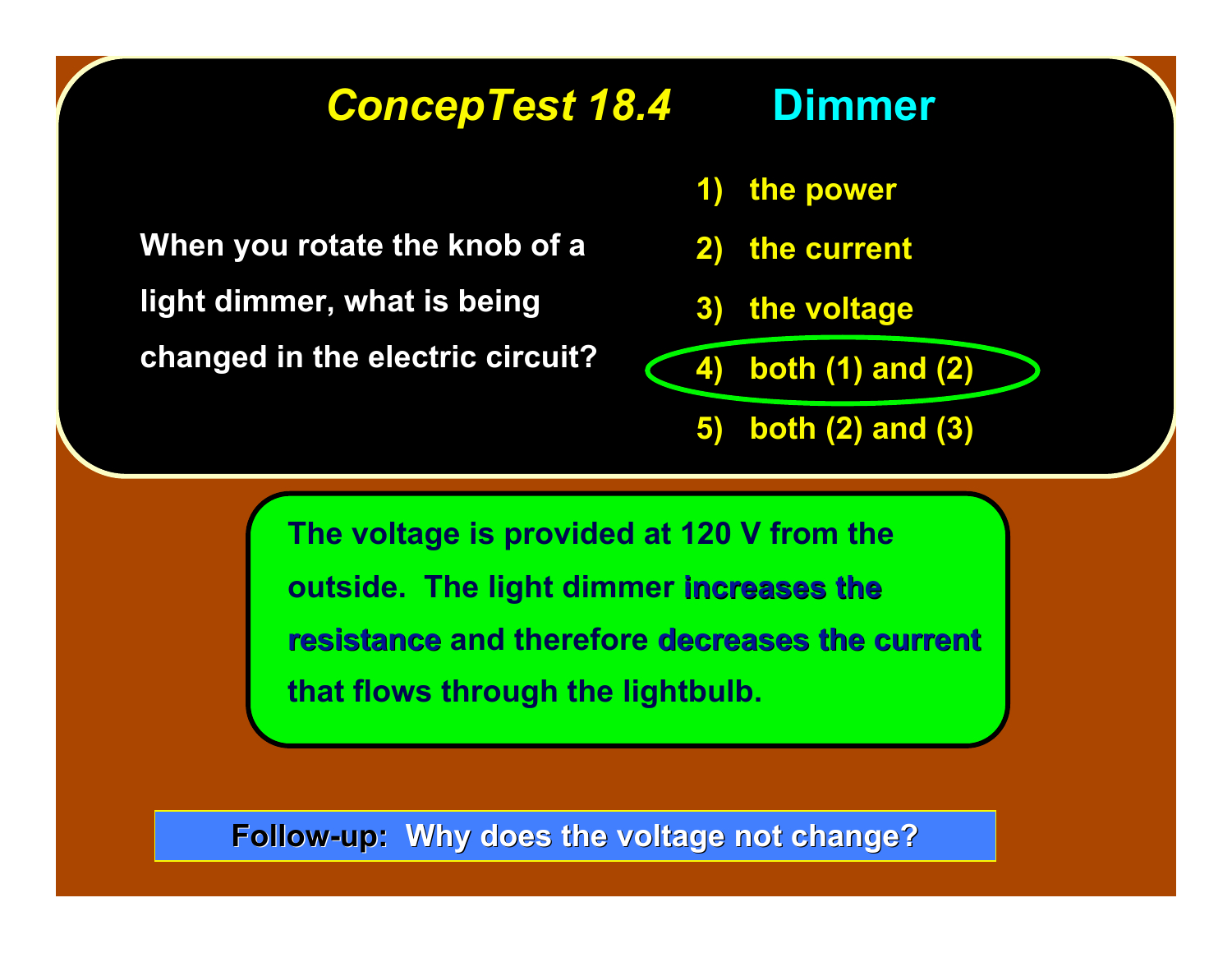#### *ConcepTest 18.5a ConcepTest 18.5a* **Lightbulbs Lightbulbs**

**Two lightbulbs operate at 120 V, but one has a power rating of 25 W while** the other has a power rating of **100 W. Which one has the greater Which one has the greater resistance? resistance?**

- **1) the 25 W bulb**
- **2) the 100 W bulb**
- **3) both have the same**
- **4) this has nothing to do with resistance**

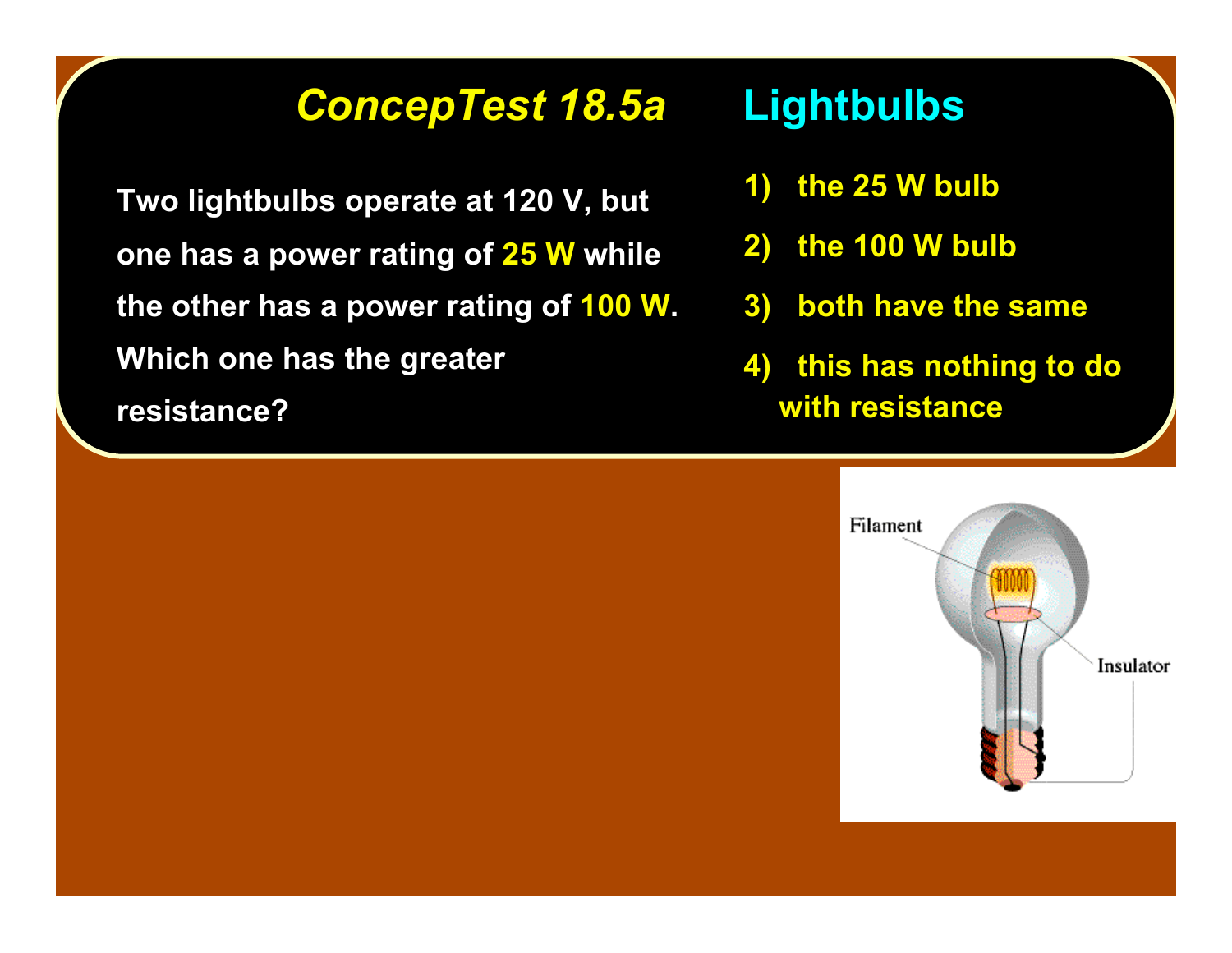#### *ConcepTest 18.5a ConcepTest 18.5a* **Lightbulbs Lightbulbs**

**Two lightbulbs operate at 120 V, but one has a power rating of 25 W while** the other has a power rating of 100 W. **Which one has the greater Which one has the greater resistance? resistance?**

- **1) the 25 W bulb**
- **2) the 100 W bulb**
	- **3) both have the same**
	- **4) this has nothing to do with resistance**

**Since**  $P = V^2 / R$  **the bulb with the lower power rating power rating has to have the higher resistance resistance.**



**Follow-up: Which one carries the greater current?**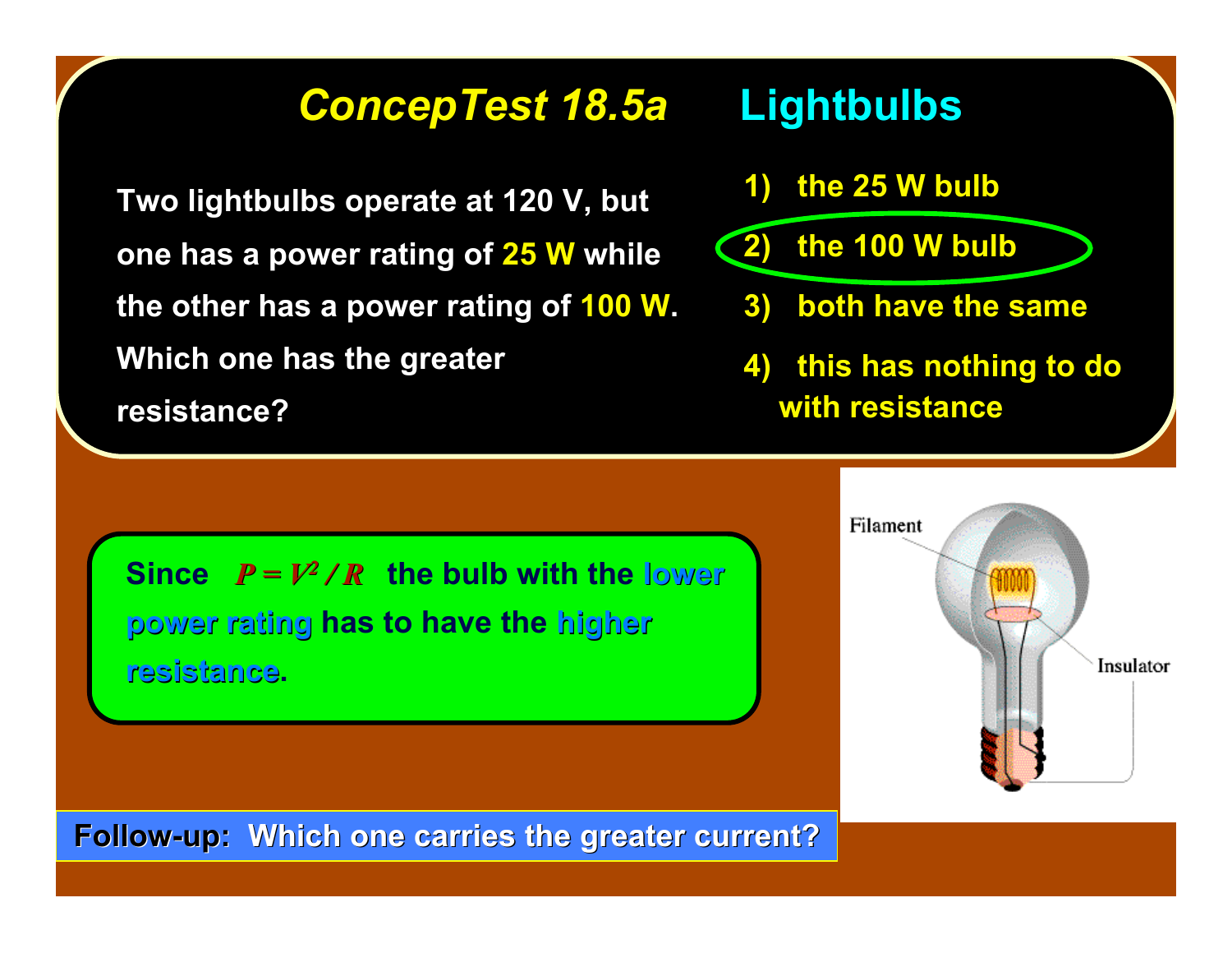### **ConcepTest 18.5b Space Heaters I**

**Two space heaters in your living Two space heaters in room are operated at 120 V. room are operated at 120 V. Heater 1 has twice the resistance of heater 2. Which one will give of heater 2. Which one will give off more heat? off more heat?**

- **1) heater 1**
- **2) heater 2**
- **3) both equally**